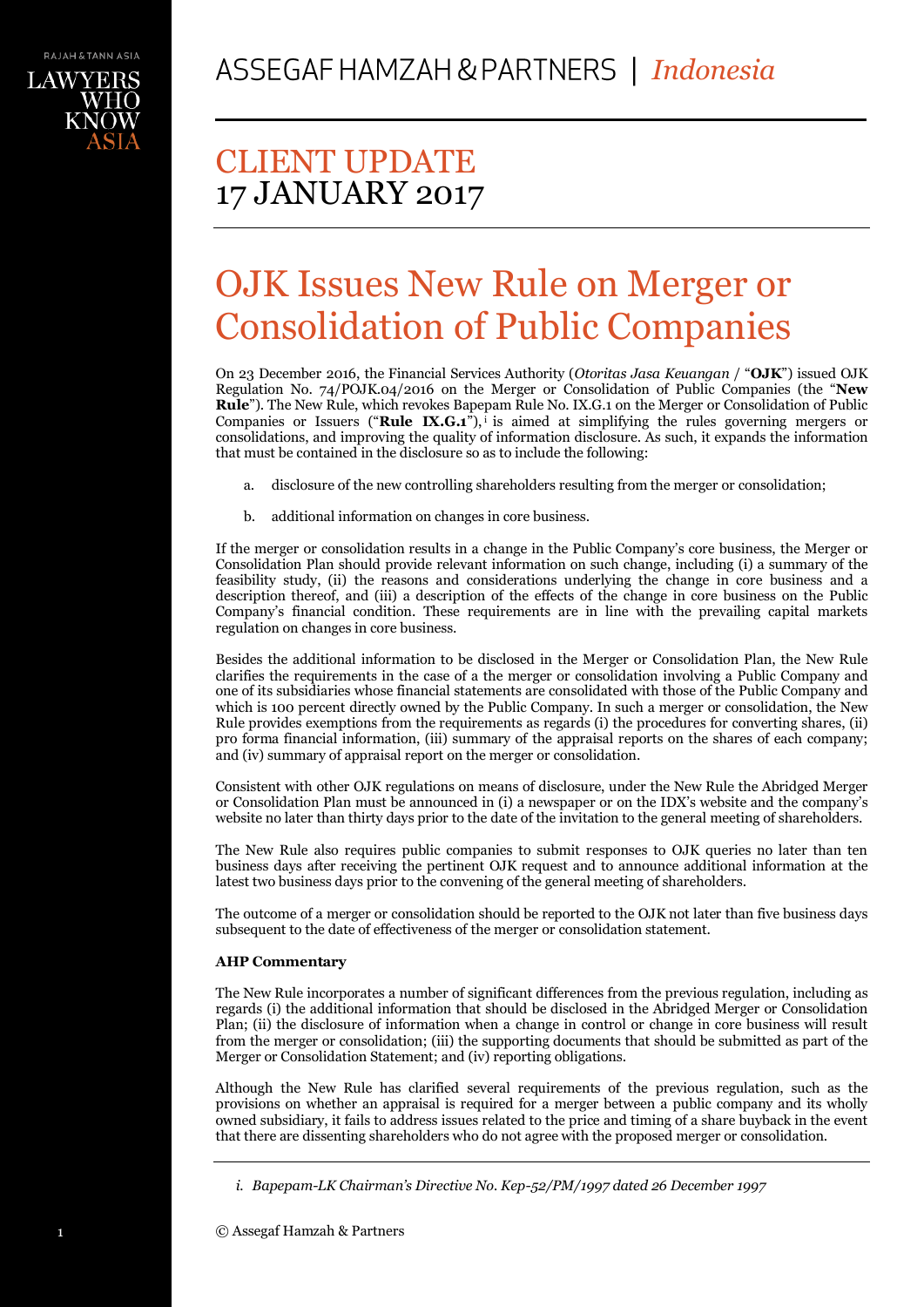

# *Indonesia*

# **Contacts**



**Bono Daru Adji** Partner Capital Market

D (62) 21 2555 7878 F (62) 21 2555 7899 [bono.adji@ahp.co.id](mailto:bono.adji@ahp.co.id)



**Putu Suryastuti** Partner Capital Market

D (62) 21 2555 7810 F (62) 21 2555 7899 [putu.suryastuti@ahp.co.id](mailto:putu.suryastuti@ahp.co.id)

## *ASEAN Economic Community Portal*

With the launch of the ASEAN Economic Community ("**AEC**") in December 2015, businesses looking to tap the opportunities presented by the integrated markets of the AEC can now get help a click away. Rajah & Tann Asia, United Overseas Bank and RSM Chio Lim Stone Forest, have teamed up to launch "Business in ASEAN", a portal that provides companies with a single platform that helps businesses navigate the complexities of setting up operations in ASEAN.

By tapping into the professional knowledge and resources of the three organisations through this portal, small- and medium-sized enterprises across the 10-member economic grouping can equip themselves with the tools and knowhow to navigate ASEAN's business landscape. Of particular interest to businesses is the "Ask a Question" feature of the portal which enables companies to pose questions to the three organisations which have an extensive network in the region. The portal can be accessed at http://www.businessinasean.com/.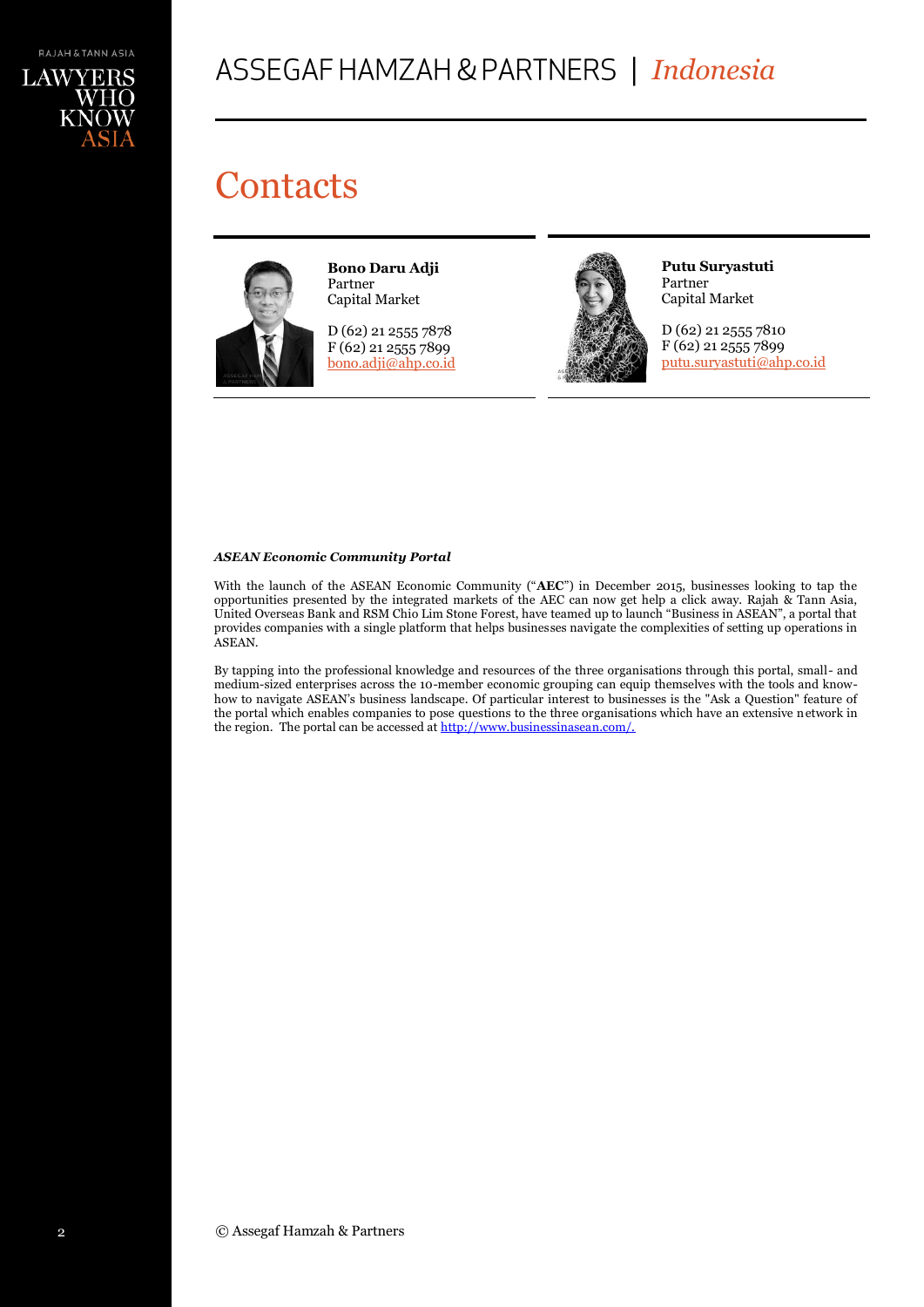

# *Indonesia*

# Our regional presence



# Our regional contacts

## **Rajah & Tann Singapore LLP**

9 Battery Road #25-01 Straits Trading Building Singapore 049910 T +65 6535 3600 F +65 6225 9630 sg.rajahtannasia.com

### **R&T Sok & Heng Law Office**

Vattanac Capital Office Tower, Level 17, No. 66 Preah Monivong Boulevard, Sangkat Wat Phnom Khan Daun Penh, 12202 Phnom Penh, Cambodia T +855 23 963 112 / 113 F +855 963 116 kh.rajahtannasia.com

*\*in association with Rajah & Tann Singapore LLP*

### **RAJAH & TANN** *Singapore* **RAJAH & TANN REPRESENTATIVE OFFICE** *China*

# **Rajah & Tann Singapore LLP**

**Shanghai Representative Office** Unit 1905-1906, Shui On Plaza, 333 Huai Hai Middle Road Shanghai 200021, People's Republic of China T +86 21 6120 8818 F +86 21 6120 8820 cn.rajahtannasia.com

## **R&T SOK & HENG** *Cambodia* **RAJAH & TANN NK LEGAL** *Myanmar*

**Rajah & Tann NK Legal Myanmar Company Limited** Myanmar Centre Tower 1, Floor 07, Unit 08, 192 Kaba Aye Pagoda Road, Bahan Township, Yangon, Myanmar T +95 9 73040763 / +95 1 657902 / +95 1 657903  $F + 9519665537$ mm.rajahtannasia.com